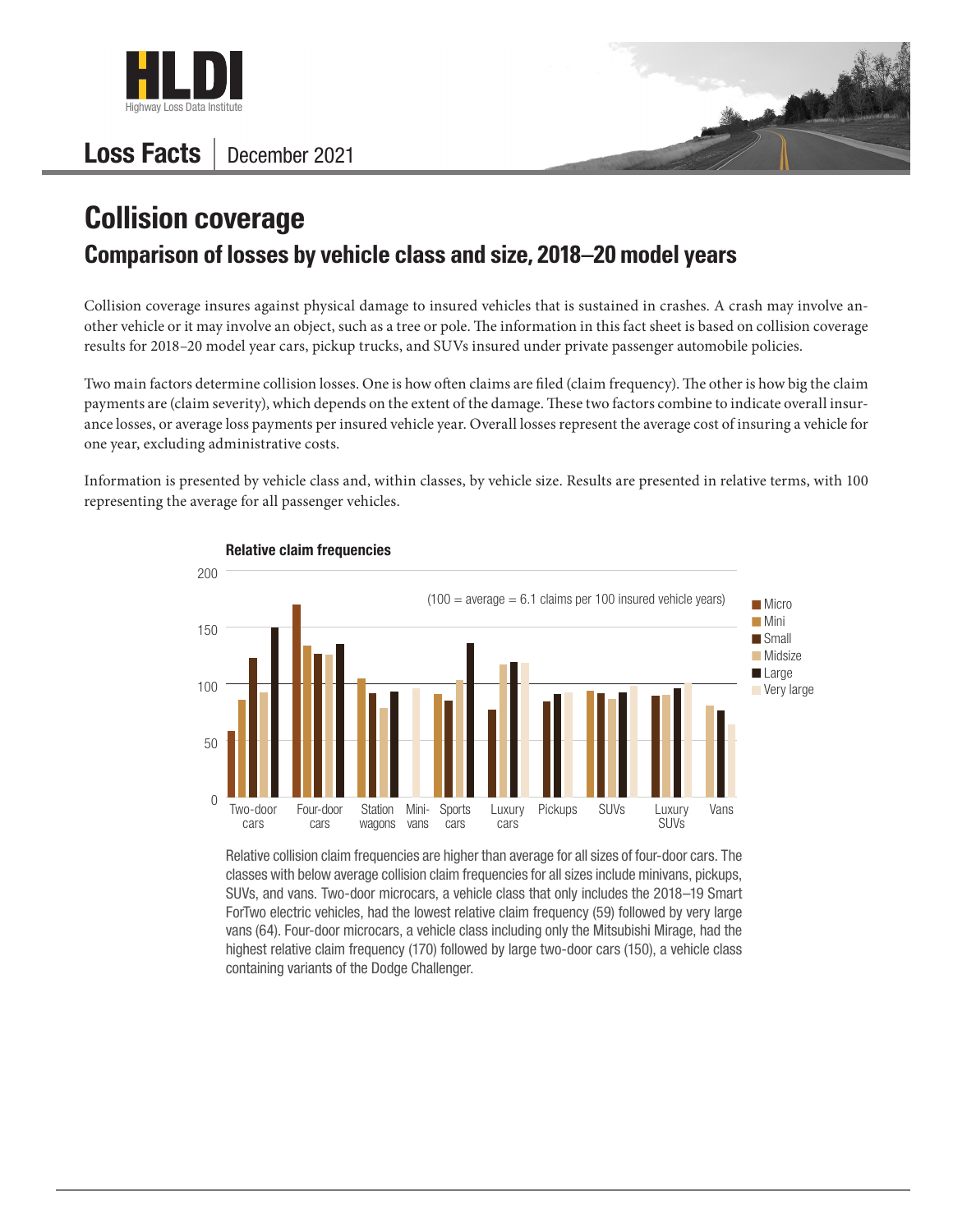

Relative collision claim severities are higher than average for nearly all sizes of sports cars, luxury cars, and luxury SUVs; all of which are among the most expensive vehicles to purchase. Two-door cars, four-door cars, and station wagons all had below average claim severities apart from the largest vehicles in each class. Among 2018–20 model year vehicles, midsize station wagons had the lowest relative claim severity (78), while small sports cars had the highest (188).



## Relative overall losses

Relative collision overall losses are higher than average for nearly all sizes of four-door cars, sports cars, luxury cars, and luxury SUVs. The classes with below average overall losses for all sizes include minivans, pickups, SUVs, and vans. Relative overall losses ranged from 51 for two-door microcars to 222 for large sports cars. Luxury cars had higher overall losses, mainly because of their higher claim severity.